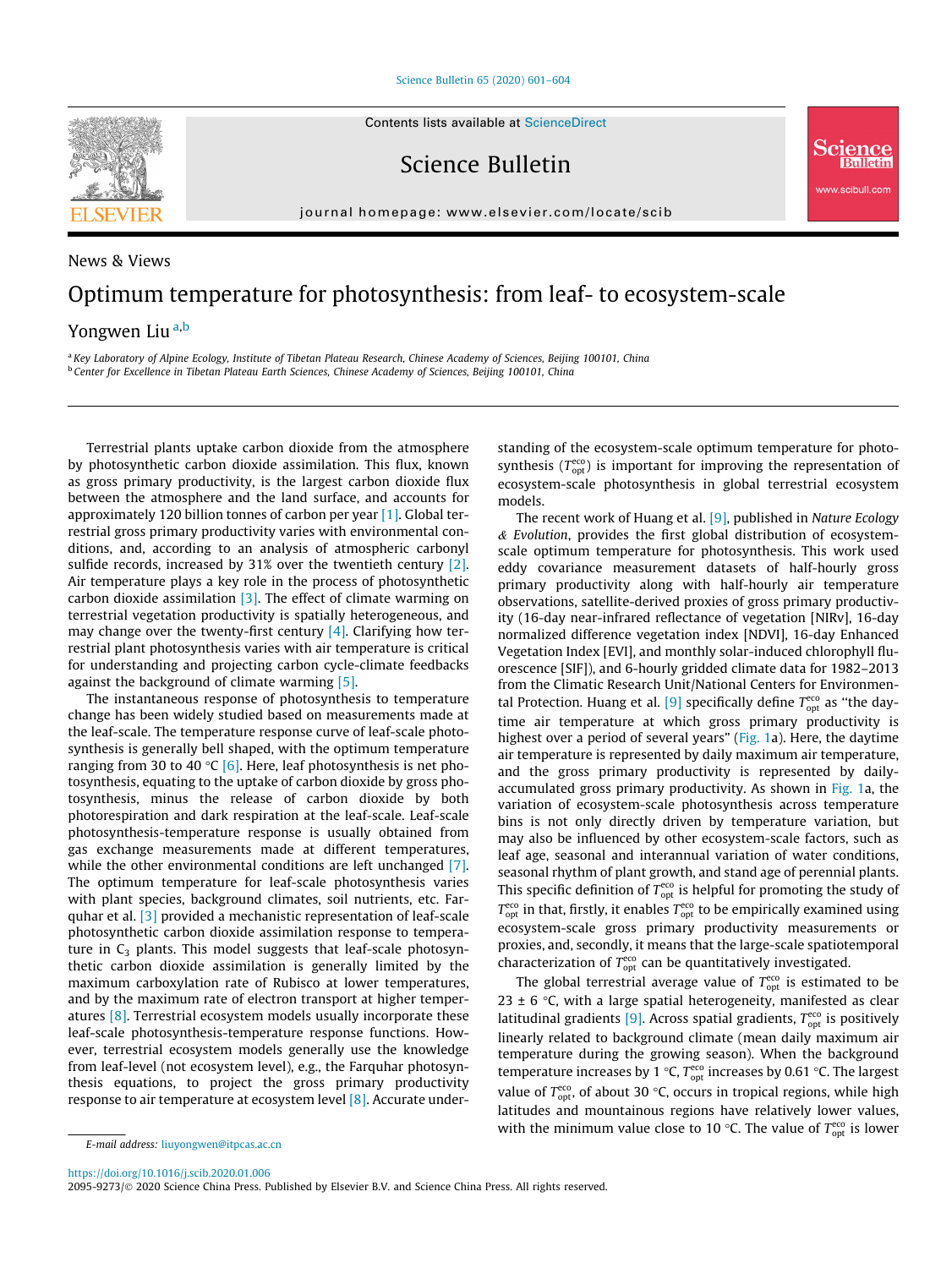<span id="page-1-0"></span>

**Fig. 1.** Photosynthesis-temperature relationship at ecosystem-scale. (a) The definition of ecosystem-scale optimum temperature for photosynthesis (T $_{\rm opt}^{\rm cor}$ ). The calculation of T<sub>ept</sub> is based on the daytime ecosystem photosynthetic response to changing daytime air temperature over several years. The daytime air temperature has seasonalinterannual- and even decadal-dynamics, which co-vary with other conditions such as leaf age, foliar density, canopy architecture, light intensity, atmospheric carbon dioxide concentration, soil moisture, and humidity. Thus, there are usually multiple values of daytime ecosystem photosynthesis for any specific value of daytime air temperature. In the work of Huang et al. [\[9\]](#page-3-0), daytime ecosystem photosynthesis is represented by daily-accumulated ecosystem gross primary productivity or satellite-derived proxies, and daytime air temperature is represented by daily maximum air temperature for the days in the growing-seasons of 2001–2013. The grey area indicates the range of the daytime ecosystem photosynthesis values for each value of daytime air temperature. The bell-shaped curve indicates the maximum daytime ecosystem photosynthesis for a specific value of daytime air temperature. The green vertical line indicates  $T_{\rm opt}^{\rm co}$ . The average  $T_{\rm opt}^{\rm co}$  across global terrestrial ecosystems is 23 ± 6 °C. Warming increases daytime ecosystem photosynthesis when the daytime air temperature is below  $T_{\rm opt}^{\rm{ceo}}$ , but decreases daytime ecosystem photosynthesis when the daytime air temperature is above  $T_{\rm opt}^{\rm{eco}}$ (b) Ecosystem-scale optimum temperature for photosynthesis for 12 vegetation types. The spatial distribution and the name of each vegetation type are shown with the same color. For each vegetation type, T $_{\rm opt}^{\rm eco}$  is calculated using the relationship between daytime ecosystem photosynthesis (P) and daytime air temperature (T), as in Fig. 1a. T $_{\rm opt}^{\rm eco}$  (°C) is indicated by the green vertical line and associated green numeral. The grey vertical line and associated grey numeral indicates the mean growing-season daily maximum air temperature during 2001–2013. The vegetation distribution dataset,  $T_{\rm opt}^{\rm cco}$ , and the mean growing-season daily maximum air temperature for 2001–2013 are from Huang et al. [\[9\].](#page-3-0)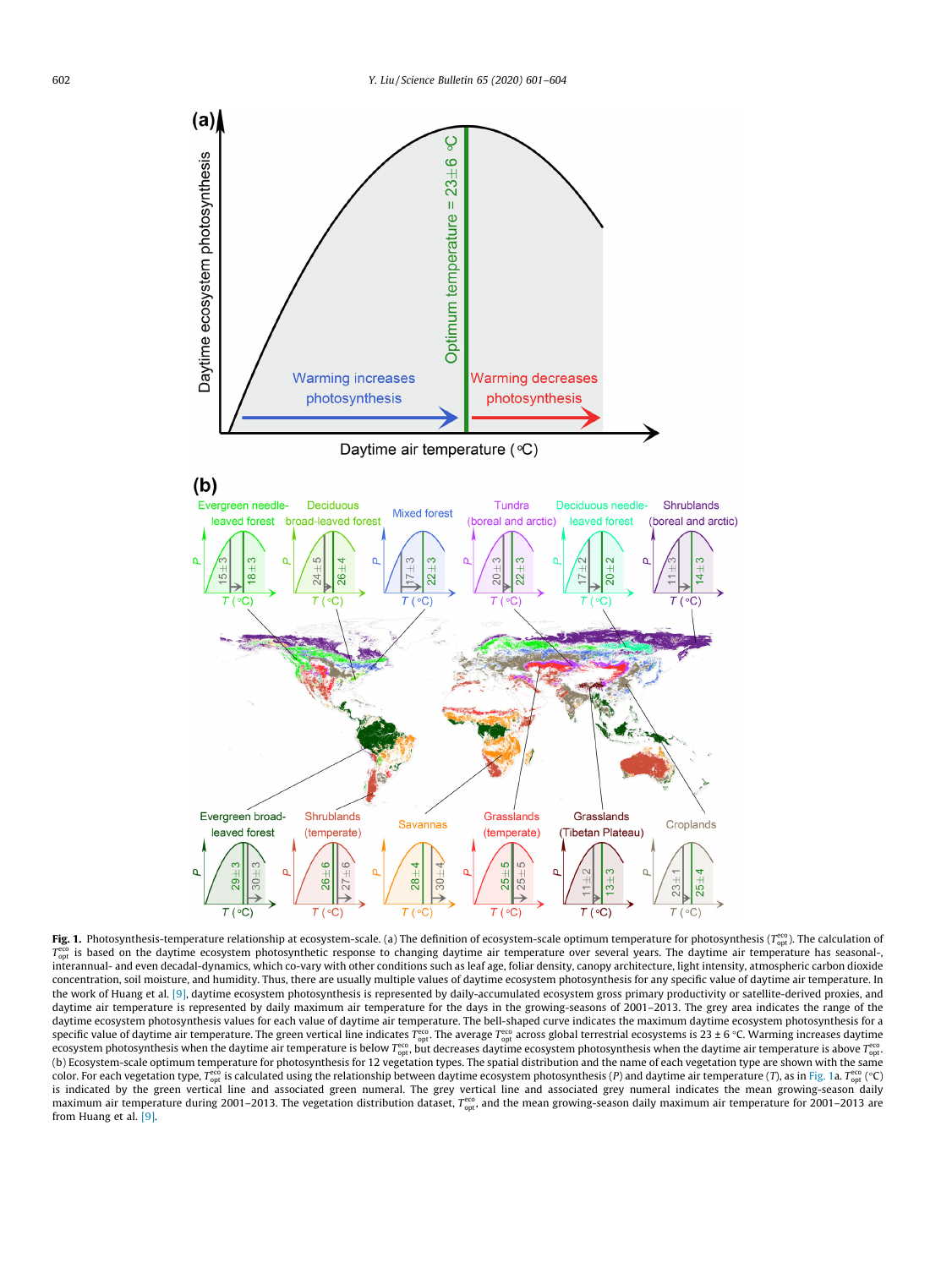<span id="page-2-0"></span>than the optimum temperature for leaf-scale gross photosynthetic capacity, which usually ranges from 30 to 40  $\degree$ C. This difference may be partly due to that higher temperature leads to a higher vapour pressure deficit [\[9\]](#page-3-0). For instance, during hot periods,  $T_{\text{opt}}^{\text{eco}}$ is partly limited by high vapour pressure deficit, but leaf-scale optimum temperature is usually measured under constant vapour pressure deficit conditions across temperatures such as ranging from 15 to 25 °C [\[7,9\]](#page-3-0). Besides vapour pressure deficit, the other factors may influence the difference between leaf- and ecosystemscale optimum temperature for photosynthesis such as leaf age controlled by phenology, foliar density, and vitality [\[9\].](#page-3-0) The global distribution of  $T^{\text{eco}}_{\text{opt}}$  is useful for identifying vulnerable regions, or biomes, against the background of climate warming, and can also be used to validate and calibrate model simulations.

Vegetation-specific  $T_{\rm opt}^{\rm eco}$  was investigated for 12 vegetation types: evergreen needle-leaved forest (ENF); evergreen broadleaved forest (EBF); deciduous needle-leaved forest (DNF); deciduous broad-leaved forest (DBF); mixed forest; shrublands (temperate); shrublands (boreal and arctic); savannas; grasslands (temperate); tundra (boreal and arctic); grasslands (Tibetan Plateau); and croplands [\[9\].](#page-3-0) [Fig. 1b](#page-1-0) shows the spatial distribution and the conceptual ecosystem photosynthesis-temperature relationship for the 12 vegetation types. Daytime air temperature is generally lower than  $T_{\rm opt}^{\rm eco}$  in ENF, DNF, DBF, mixed forest, shrublands and tundra in boreal and arctic regions, grasslands in Tibetan Plateau, and croplands, indicating that climate warming has potential to enhance vegetation growth in high latitude and alpine ecosystems. Daytime air temperature is generally close to, or slightly higher than,  $T_{\rm opt}^{\rm eco}$  in EBF, temperate shrublands and grasslands, and savannas, indicating a limited safety margin for midand low- latitude ecosystems.

Out of all the biomes, evergreen broad-leaved forest in the tropics has the largest  $T_{\mathrm{opt}}^{\mathrm{eco}},$  with a value of 29 ± 3 °C, slightly lower than the background temperature (30 ± 3 °C) ([Fig. 1b](#page-1-0)). Eddy covariance measurements from a tropical forest site in Brazil show that this site is likely close to a temperature threshold of  $\sim$ 29 °C, above which the ecosystem photosynthesis rate sharply declines [\[10\].](#page-3-0) The whole-canopy  $CO<sub>2</sub>$  uptake rate declined by 35%-40% when air temperature increased from 28.5 to 31.5  $\degree$ C, with an increase in evaporative demand and a reduction of canopy conductance  $[10]$ . The inhibitive effect of warming on tropical forest photosynthesis may be partly due to water limitation. The negative response of the tropical terrestrial carbon sink to warming is greater in drier regions [\[11\].](#page-3-0) Eddy flux observations suggest that stomatal processes play a key role in determining  $T_{\rm opt}^{\rm eco}$  in tropical forests, and that factors affecting stomatal conductance, e.g., rising atmospheric carbon dioxide concentration, will influence tropical forest  $T_{\text{opt}}^{\text{eco}}$  [\[12\]](#page-3-0).

Alpine grassland on the Tibetan Plateau has the smallest  $T_{\mathrm{opt}}^{\mathrm{eco}}$  of the 12 biomes with a value of 13  $\pm$  3 °C ([Fig. 1b](#page-1-0)). This low value is still higher than the mean daily maximum air temperature during the growing season of 11  $\pm$  2 °C, indicating the potential for the enhancement of gross primary productivity by climate warming in this biome. Nevertheless, it should be noted that the warming induced enhancement of alpine plant growth mainly occurs in the mid-eastern Tibetan Plateau, with vegetation growth being found to be water-limited in the northeastern and southwestern Tibetan Plateau during 2000–2015 [\[13\]](#page-3-0). In addition, the results of a multi-level nitrogen addition field experiment suggest that non-legume species growth is nitrogen-limited in Tibetan alpine steppe [\[14\].](#page-3-0) However, the atmospheric nitrogen deposition rate is relatively low, with the average wet deposition of atmospheric inorganic nitrogen for the whole Tibetan Plateau being 1.6 kg nitrogen per hectare per year [\[15\].](#page-3-0) The way in which  $T_{\rm opt}^{\rm eco}$  varies

with water and nutrient conditions in alpine ecosystems in the Tibetan Plateau remains to be clarified.

Huang et al. [\[9\]](#page-3-0) further compared  $T_{\rm opt}^{\rm eco}$  with the projected daily maximum air temperature by the end of the twenty-first century (2091–2100), using the output from 20 Earth System Models which participated in Phase 5 of the Coupled Model Intercomparison Project. Under three climate scenarios of representative concentration pathways 2.6, 4.5, and 8.5, the projected temperature will exceed the current  $T_{\text{opt}}^{\text{eco}}$  in tropical evergreen forests. But the projected temperature is still below the current  $T^{\text{eco}}_{\text{opt}}$  in arctic and boreal ecosystems, except under representative concentration pathway 8.5, indicating the potential for future warming to affect ecosystem carbon uptake. The acclimation of  $T_{\text{opt}}^{\text{eco}}$  in the future was considered by assuming that the value of  $T_{\mathrm{opt}}^{\mathrm{eco}}$  changed proportionally with daily maximum air temperature variation during 2001–2100. In this case, the projected air temperature is still above the acclimated  $T_{\text{opt}}^{\text{eco}}$  in tropical evergreen forests. This fact highlights the risk of future climate warming suppressing tropical ecosystem photosynthesis.

Overall, Huang et al.'s [\[9\]](#page-3-0) work represents an important step forward to quantitatively understand the spatiotemporal evolution of ecosystem-scale photosynthesis-temperature relationship. Nevertheless, more accurate understanding of the mechanisms underlying the spatiotemporal change of  $T^{eco}_{opt}$  is essential for predicting the response of the terrestrial carbon cycle to future climate change, e.g., a 1.5 or 2  $\degree$ C global warming above pre-industrial levels. For instance, the thermal acclimation of  $T_{\text{opt}}^{\text{eco}}$  lags behind warming, with the potential mechanism remaining to be explored by further studies.  $T_{\text{opt}}^{\text{eco}}$  may change with other factors, besides warming, such as changes in atmospheric carbon dioxide concentration, precipitation, and vegetation community composition, factors which are closely related with the terrestrial carbon cycle. These factors' quantitative effect on temporal and spatial pattern of  $T_{\rm opt}^{\rm eco}$  may be investigated using new global-scale dataset, e.g., global terrestrial solar-induced chlorophyll fluorescence data from the first Chinese Carbon Dioxide Observation Satellite Mission (TanSat) launched in 2016 [\[16,17\].](#page-3-0) Furthermore, in situ observation at various terrestrial ecosystems is also needed to clarify the mechanisms underlying the difference between leaf- and ecosystem-scale photosynthesis-temperature relationships. This will provide theoretical support for improving the representation of ecosystem-scale photosynthesis response to temperature variations in terrestrial ecosystem models.

## Conflict of interest

The author declares that he has no conflict of interest.

## Acknowledgments

This work was supported by the National Natural Science Foundation of China (41701089) and the Youth Innovation Promotion Association, Chinese Academy of Sciences, China (2019074).

## References

- [1] [Anav A, Friedlingstein P, Beer C, et al. Spatiotemporal patterns of terrestrial](http://refhub.elsevier.com/S2095-9273(20)30018-9/h0005) [gross primary production: a review. Rev Geophys 2015;53:785–818.](http://refhub.elsevier.com/S2095-9273(20)30018-9/h0005)
- [2] [Campbell JE, Berry JA, Seibt U, et al. Large historical growth in global terrestrial](http://refhub.elsevier.com/S2095-9273(20)30018-9/h0010) [gross primary production. Nature 2017;544:84–7](http://refhub.elsevier.com/S2095-9273(20)30018-9/h0010).
- [3] [Farquhar GD, Caemmerer SV, Berry JA. A biochemical-model of photosynthetic](http://refhub.elsevier.com/S2095-9273(20)30018-9/h0015)  $CO<sub>2</sub>$  assimilation in leaves of  $C<sub>3</sub>$  species. Planta 1980;149:78-90.
- [4] [Liu YW, Piao SL, Lian X, et al. Seasonal responses of terrestrial carbon cycle to](http://refhub.elsevier.com/S2095-9273(20)30018-9/h0020) [climate variations in CMIP5 models: evaluation and projection. J Clim](http://refhub.elsevier.com/S2095-9273(20)30018-9/h0020) [2017;30:6481–503](http://refhub.elsevier.com/S2095-9273(20)30018-9/h0020).